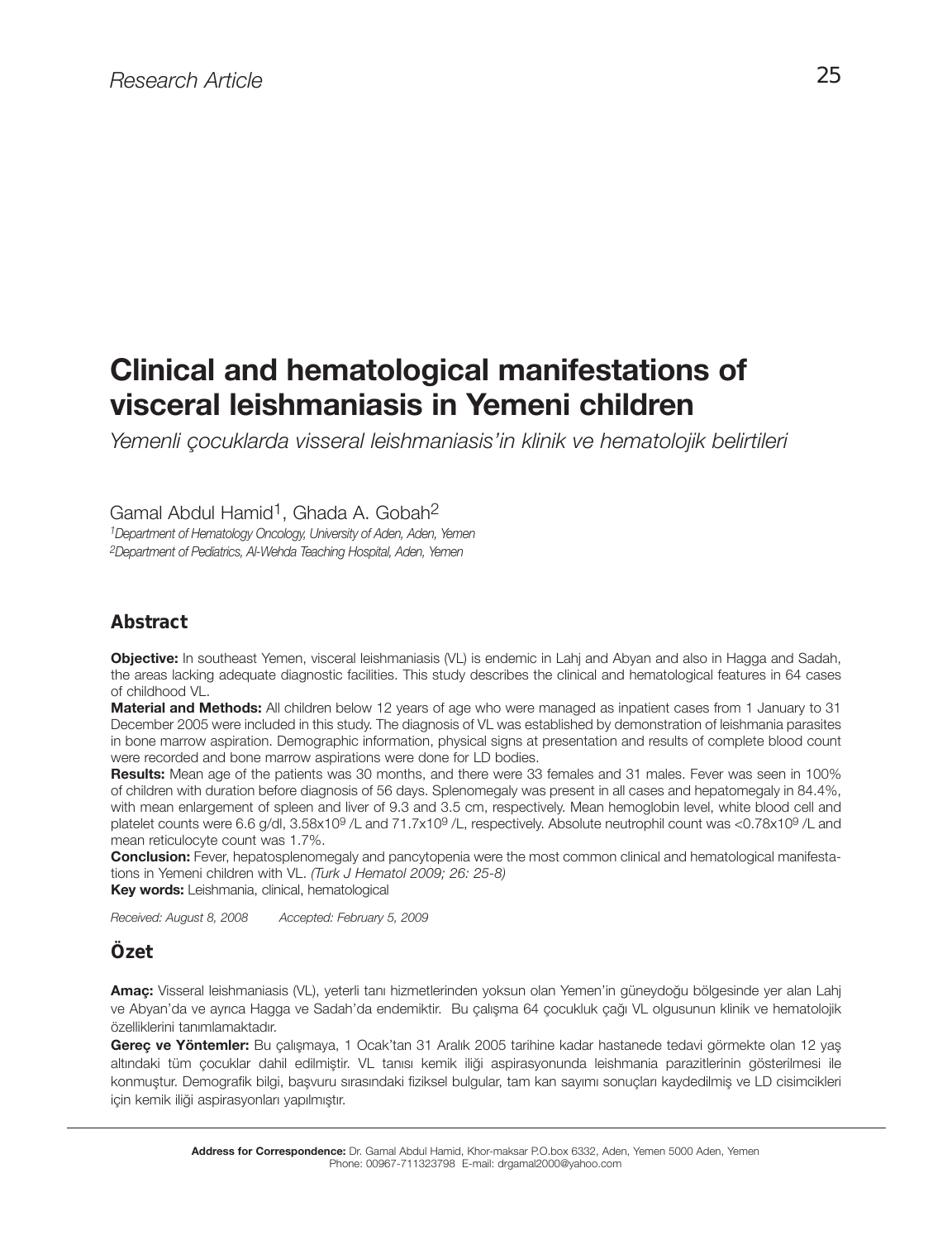**Bulgular:** Hastaların ortalama yaşı 30 aydı. Otuz üçü kız ve 31'i erkekti. Çocukların %100 ünde tanıdan önce 56 gün süren ateş görüldü. Dalak ve karaciğerde sırasıyla 9.3 cm ve 3.5 cm ortalama büyüme ile tüm olgularda splenomegali ve %84,4'ünde hepatomegali vardı. Ortalama hemoglobin düzeyi, lökosit ve trombosit sayıları sırasıyla 6,6 g/dl, 358x109/l ve 71.7x109 /l idi. Mutlak nötrofil sayısı <0.78x109 /l ve ortalama retikülosit sayısı %1.7 idi.

**Sonuç:** Visseral leishmaniasis'li Yemenli çocuklarda ateş, hepatosplenomegali ve pansitopeni en sık görülen klinik ve hematolojik belirtilerdi. *(Turk J Hematol 2009; 26: 25-8)*

**Anahtar kelimeler:** Leishmaniasis, Klinik, Hematolojik

*Geliş tarihi: 08 Ağustos 2008 Kabul tarihi: 05 Şubat 2009*

#### **In tro duc ti on**

Visceral leishmaniasis (VL) is caused by the parasites of Leishmania donovani and is transmitted by the bite of a Phlebotomus fly. VL is found in 47 countries of the world, most of them being developing countries. It is estimated that approximately 400.000 individuals are infected annually worldwide [1,2].

Visceral leishmaniasis is a parasitic disease of the reticuloendothelial system characterized by fever, hepatosplenomegaly, anemia and leukopenia, and progressive weakness and emaciation, which can result in death if left untreated. Children are at greater risk than adults of developing VL in endemic areas [3].

Visceral leishmaniasis is endemic in Yemen and most of the cases are registered in Lahj, Abyan, Hagga and Sadah governorates [4], the areas lacking adequate diagnostic facilities. The diagnosis is mostly missed or delayed for months or years and some patients are treated blindly.

The aim of this study was to document and identify the clinical and hematological changes in VL in Yemeni children and to determine the relation of parasitemia with hematological changes.

#### **Materials and Methods**

This study was conducted at Al-Gamhouria Teaching Hospital in Aden, Yemen. It included 64 patients diagnosed as VL. The diagnosis was confirmed in all patients by identifying Leishmania donovani in bone marrow cytology (Figure).

Investigations performed in each patient included complete blood count (CBC), differential count and erythrocyte sedimentation rate (ESR). Bone marrow aspirates were taken for Leishmania donovani bodies (LD bodies) and evaluation of the hematological abnormalities.

Quantitation of LD bodies: The parasite load of LD bodies was calculated by counting the number of parasites (LD bodies per 100 consecutive oil-immersion fields [OIFs]). LD bodies were graded as follows: 1. High grade (>30 LD bodies/100 OIF); 2. Moderate grade (10-30 LD bodies/100 OIF); and 3. Low grade  $\left($  < 10 LD bodies/100 OIF).

The processing of the obtained data was performed using the special statistical package of EpiInfo 2004 to findout the frequency, percentage, mean values, standard deviation and P values

#### **Results**

Sixty-four cases were diagnosed as childhood VL during the period from 1 January to 31 December 2005. Thirty-three patients were female and 31 were male. Both sexes were affected. In infancy, males were affected more than females (66.7% and 33.3%, respectively), while after infancy there was no significant difference in the percentages of those affected according to gender.

Clinical examination of patients with VL revealed that all had fever and splenomegaly. Other common symptoms were weight loss and abdominal distension (67.2% for each) and fatigue (65.6%). The common signs were pallor (84.4%) and hepatomegaly (76.6%). Lymph node enlargement was seen in 17.2% (Table 1).

Blood investigation revealed hemoglobin concentration ranging from 2.4 to 10 g/dl (mean: 6.6±1.7 g/dl). The red blood cell count ranged from 0.8 to  $3.5x10^{12}/L$  (mean:  $2.4\pm0.6x10^{12}/L$ . Total white blood cell count ranged from leukopenia of 1.1x109/L to near normal count of  $8.5 \times 10^9$ /L (mean:  $3.5 \pm 1.6 \times 10^9$ /L). The mean absolute neutrophil count was 0.78±0.56x109/L (range: 0.032 to 2.31x109/L). The platelets also showed a count ranging from thrombocytopenia of 5x109/L to normal range of 188x109/L (mean: 71.7±41x109/L) (Table 2).

The presence of peripheral pancytopenia was noticed in 45 patients (70.3%) with VL, while the remaining patients had anemia plus either leukopenia or thrombocytopenia.

The ESR ranged from 22 to 135 mm/hour (mean: 71.9±28.9 mm/hour). Reticulocyte count ranged from normal value of 0.2% to 6.5% (mean:  $1.7\pm1.5$ %). Table 3 shows abnormalities of the blood smear in Yemeni children with VL and Table 4 presents the relation between hematological parameters and the level of parasitemia.

#### **Table 1. Clinical features in pediatric patients with visceral leishmaniasis**

| Clinical features      | Cases $(n=64)$ |       |
|------------------------|----------------|-------|
|                        | No.            | %     |
| Symptoms:              |                |       |
| Fever                  | 64             | 100.0 |
| Weight loss            | 43             | 67.2  |
| Abdominal distension   | 43             | 67.2  |
| Cough                  | 29             | 45.3  |
| Anorexia               | 24             | 37.5  |
| Vomiting               | 23             | 35.9  |
| Diarrhea               | 17             | 26.6  |
| Bleeding               | 5              | 7.9   |
| Signs:                 |                |       |
| Splenomegaly           | 64             | 100.0 |
| Pallor                 | 54             | 84.4  |
| Hepatomegaly           | 49             | 76.6  |
| Lymph node enlargement | 13             | 20.3  |
| Skin rash              | 5              | 7.8   |
| Pitting edema          | 2              | 3.1   |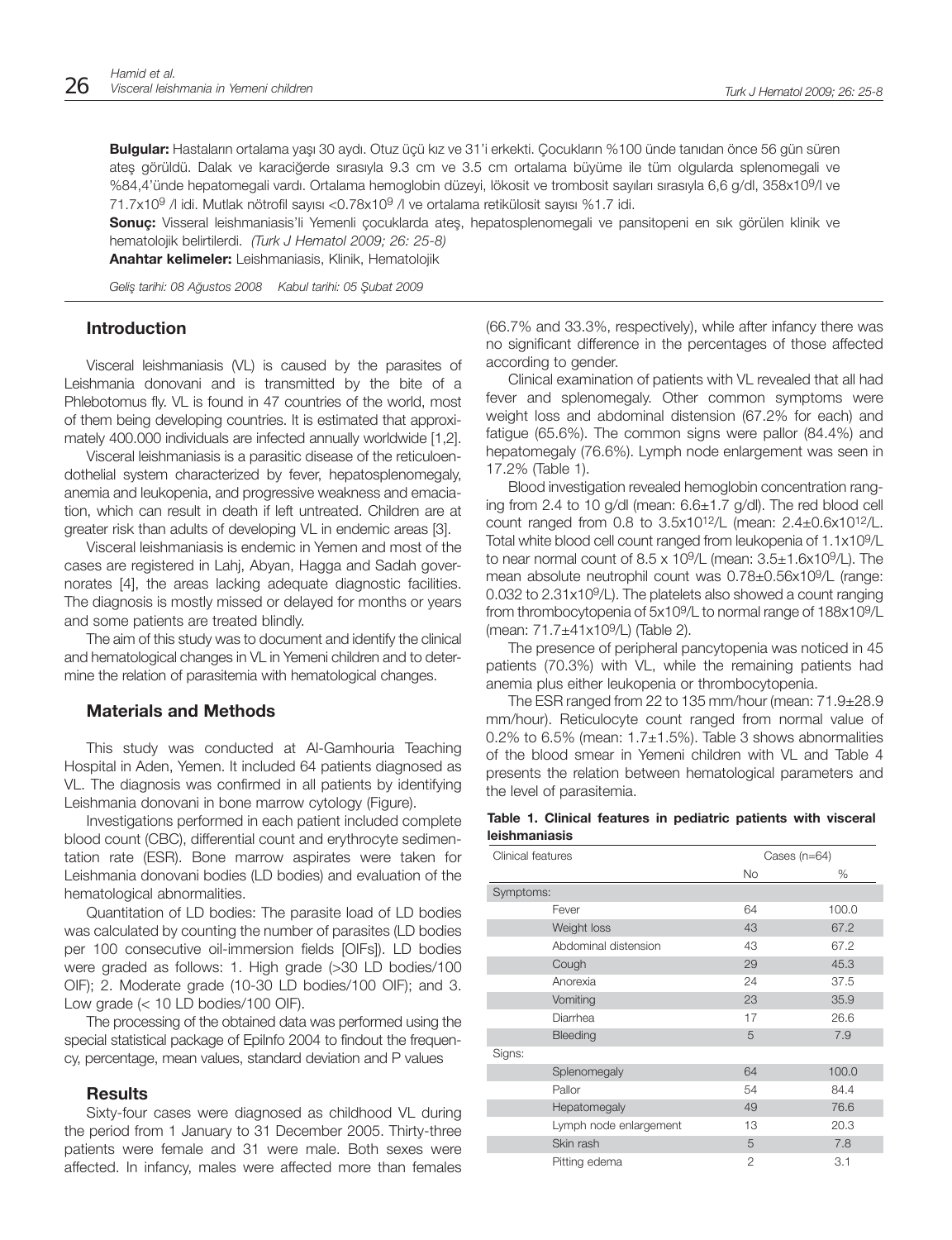### **Discussion**

Visceral leishmaniasis (VL) is a major health problem in Yemen and affects predominantly infants and young children. According to the World Health Organization (WHO), leishmaniasis affects around two million people annually, 500.000 cases of which are of the visceral form. It is estimated that 350 million people are exposed to the risk of infection, with a global prevalence of 12 million infected individuals [4].

#### **Table 2. Clinical and hematological profile in pediatric patients with visceral leishmaniasis**

| Clinical and hematological profile       | Cases $(n=64)$ |           |               |
|------------------------------------------|----------------|-----------|---------------|
|                                          | Mean           | <b>SD</b> | Range         |
| Age (years)                              | 2.6            | 2.01      | $2/12 - 12$   |
| Duration of symptoms (weeks)             | 8.0            | 5.0       | $2 - 21$      |
| Spleen (cm)                              | 9.3            | 2.6       | $2 - 16$      |
| Hemoglobin (g/dl)                        | 6.6            | 1.7       | $2.4 - 10.0$  |
| Red blood cells $(x10^{12}/L)$           | 2.4            | 0.6       | $0.8 - 3.5$   |
| White blood cells $(x 10^9/L)$           | 3.5            | 1.6       | $1.1 - 8.5$   |
| Neutrophils $(x 109/L)$                  | 0.78           | 0.56      | $0.03 - 2.31$ |
| Platelets ( $\times$ 10 <sup>9</sup> /L) | 71.7           | 41.0      | $5 - 188$     |
| ESR (mm/hr)                              | 71.9           | 28.9      | $22 - 135$    |
| Reticulocyte (%)                         | 1.7            | 1.5       | $0.2 - 6.5$   |

#### **Table 3. Abnormalities of blood smear in Yemeni children with VL**

| Blood smear findings               | Cases $(n=64)$ |      |
|------------------------------------|----------------|------|
|                                    | <b>No</b>      | %    |
| <b>Red Blood Cells</b>             |                |      |
| Hypochromic microcytic             | 32             | 50   |
| Macrocytic normochromic            | 13             | 20.3 |
| Dimorphic 14                       | 21.9           |      |
| Anisocytosis                       | 24             | 37.5 |
| Poikilocytosis                     | 25             | 39.1 |
| Knizocyte 27                       | 42.2           |      |
| Schistocytes                       | 16             | 25.0 |
| Target cells 9                     | 14.1           |      |
| Rouleaux formation                 | 58             | 90.6 |
| <b>White Blood Cells/Platelets</b> |                |      |
| Decreased neutrophils              | 50             | 78.1 |
| Increased lymphocytes              | 6              | 9.4  |
| Decreased lymphocytes              | 5              | 7.8  |
| Increased monocytes                | $\overline{2}$ | 3.1  |
| Decreased platelets                | 60             | 93.8 |

#### **Table 4. Blood parameters in relation to the level of parasitemia in children with visceral leishmaniasis**

| Parasitemia | Hemoglobin  | <b>WBC</b>    | Platelets       |
|-------------|-------------|---------------|-----------------|
|             | (q/d)       | $(X10^9/L)$   | $(X 10^9/L)$    |
|             | $Mean+SD$   | $Mean+SD$     | $Mean+SD$       |
| Low         | $7.0 + 1.6$ | 3461.1±1193.7 | 85555.5+39207.1 |
| Moderate    | $6.0 + 1.8$ | 3655.0+1886.6 | 74400+50956.5   |
| High        | $6.9 + 1.6$ | 3465.4+1597.2 | 59961.5±30588.2 |
| P value     | $P = 0.10$  | $= 0.90$      | $= 0.10$        |

**WBC:** White blood cells, **SD:** standard deviation

The characteristics of the current study are similar to previous studies, with VL predominating among five year olds, mainly the toddler (1-3 years) age group [5,6]. The mean age of children was 2.6 years. Children of both sexes were approximately equally affected, and a significant variation was not expected due to the similar rate of exposure in children regardless of sex difference [7].

The major clinical symptoms in this study were fever in 64 patients (100%), similar to results reported in other studies [8,9]. Abdominal distension was seen in 43 patients (67.2%), with similar reports in Bangladesh (67%) [10] and Saudi Arabia (76.8%) [8]. The mean duration of fever at presentation was 8 weeks (range: 2 to 21 weeks). Campose et al. [11] had reported a period of 1-6 months in 78% of patients and another study in Malta reported the mean duration as 4-8 weeks [12]. Splenomegaly was present in 100% of patients in this study and other similar studies [13,14]. The mean size of the spleen was 9.3 cm. Al-Orainey et al. [8] in a Saudi study found 85.9% of patients had spleen size of more than 5 cm. Other studies found the mean size of the spleen as 6.8 cm among Pakistani children and 11 cm in Somalia children [15]. The increased spleen size in Somalia and Yemeni children was probably due to the long duration of symptoms before presentation to the hospital [16]. VL with massive splenomegaly could be associated with hypersplenism and consequent anemia, leukopenia and thrombocytopenia [17].

Pancytopenia was the most frequent hematological abnormality in our patients (70.3%). Sud et al. [18] and Mathur et al. [19] found pancytopenia in 57.8% and 88%, respectively. The reason for the higher frequency of pancytopenia is probably the long duration of symptoms and splenomegaly before presentation to the hospital and increased peripheral destruction rather than bone marrow failure of production as suggested by the bone marrow hyperplasia [20]. Anemia of varying degrees was present in all cases with a multifactorial etiology, of which nutritional factors have an important bearing. This was obvious from peripheral smear findings of anisopoikilocytosis, macrocytosis, hypochromasia and polychromasia [19].

Leukopenia is found with great frequency among VL patients. In this study, leukopenia occurred in 67% of the cases and neutropenia in 78.1%, which may indicate that a relative lymphocytosis or monocytosis accounted for what appeared to be total leukocyte count within the normal range [8]. Increased neutropenia in VL children is strongly associated with massive splenomegaly [20]. Thrombocytopenia is a common finding in VL patients, and is exhibited in 40% to 65% of patients [5]. Helmi et al. [21] in Iraq and Rahim et al. [22] in Pakistan found thrombocytopenia in 80-90% of the patients, similar to our results. Although our results reported 90% thrombocytopenia, and the mean platelet count was 72x109 /L, the thrombopoiesis was normal in the majority of the bone marrow studied. It is postulated that the thrombocytopenia observed in the peripheral blood may have been due to hypersplenism, and partly due to poor platelet formation [23].

The relation between parasite load in the bone marrow and the degree of anemia, leukopenia, and thrombocytopenia has